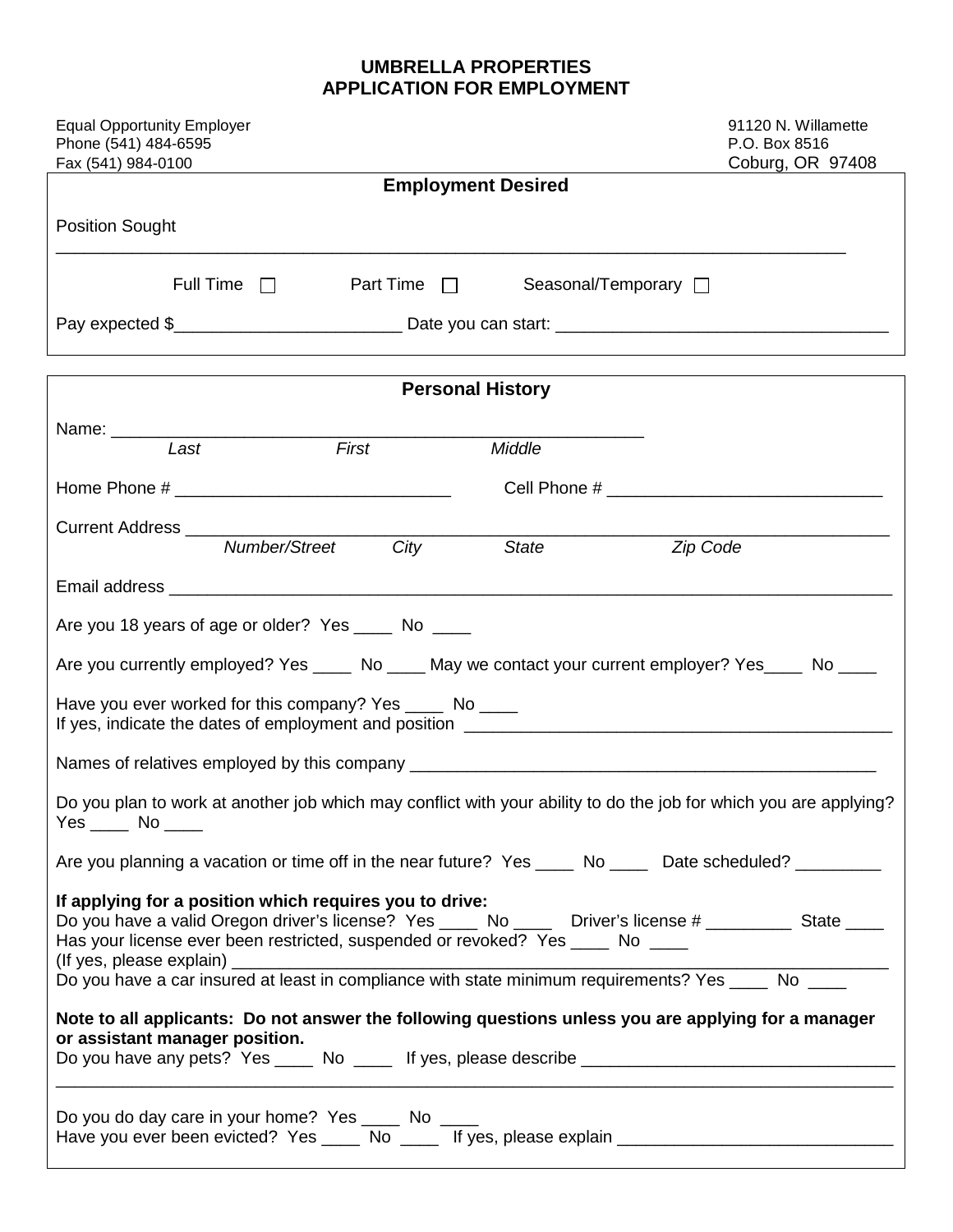## **Work Experience**

| Employer           |          | <b>DATES EMPLOYED</b>     | <b>POSITION HELD/</b><br><b>WORK</b><br><b>PERFORMED</b> | <b>POSITION</b> |
|--------------------|----------|---------------------------|----------------------------------------------------------|-----------------|
| Address            | From     | To                        |                                                          | Full-time       |
| Telephone #        |          |                           |                                                          | Part-time       |
| Your Job Title     |          | <b>Hourly Rate/Salary</b> |                                                          | May we contact? |
| Supervisor's name  | Starting | Final                     |                                                          | Yes $\_\_\$ No  |
| Reason for leaving |          |                           |                                                          |                 |

| Employer           |          | <b>DATES EMPLOYED</b>     |    | <b>POSITION HELD/</b><br><b>WORK</b><br><b>PERFORMED</b> | <b>POSITION</b> |
|--------------------|----------|---------------------------|----|----------------------------------------------------------|-----------------|
| Address            | From     |                           | To |                                                          | Full-time       |
| Telephone #        |          |                           |    |                                                          | Part-time       |
| Your Job Title     |          | <b>Hourly Rate/Salary</b> |    |                                                          | May we contact? |
| Supervisor's name  | Starting | Final                     |    |                                                          | Yes $\_\_\$ No  |
| Reason for leaving |          |                           |    |                                                          |                 |

| Employer           |          | <b>DATES EMPLOYED</b>     | <b>POSITION HELD/</b><br><b>WORK</b><br><b>PERFORMED</b> | <b>POSITION</b> |
|--------------------|----------|---------------------------|----------------------------------------------------------|-----------------|
| Address            | From     | To                        |                                                          | Full-time       |
| Telephone #        |          |                           |                                                          | Part-time       |
| Your Job Title     |          | <b>Hourly Rate/Salary</b> |                                                          | May we contact? |
| Supervisor's name  | Starting | Final                     |                                                          | Yes No          |
| Reason for leaving |          |                           |                                                          |                 |